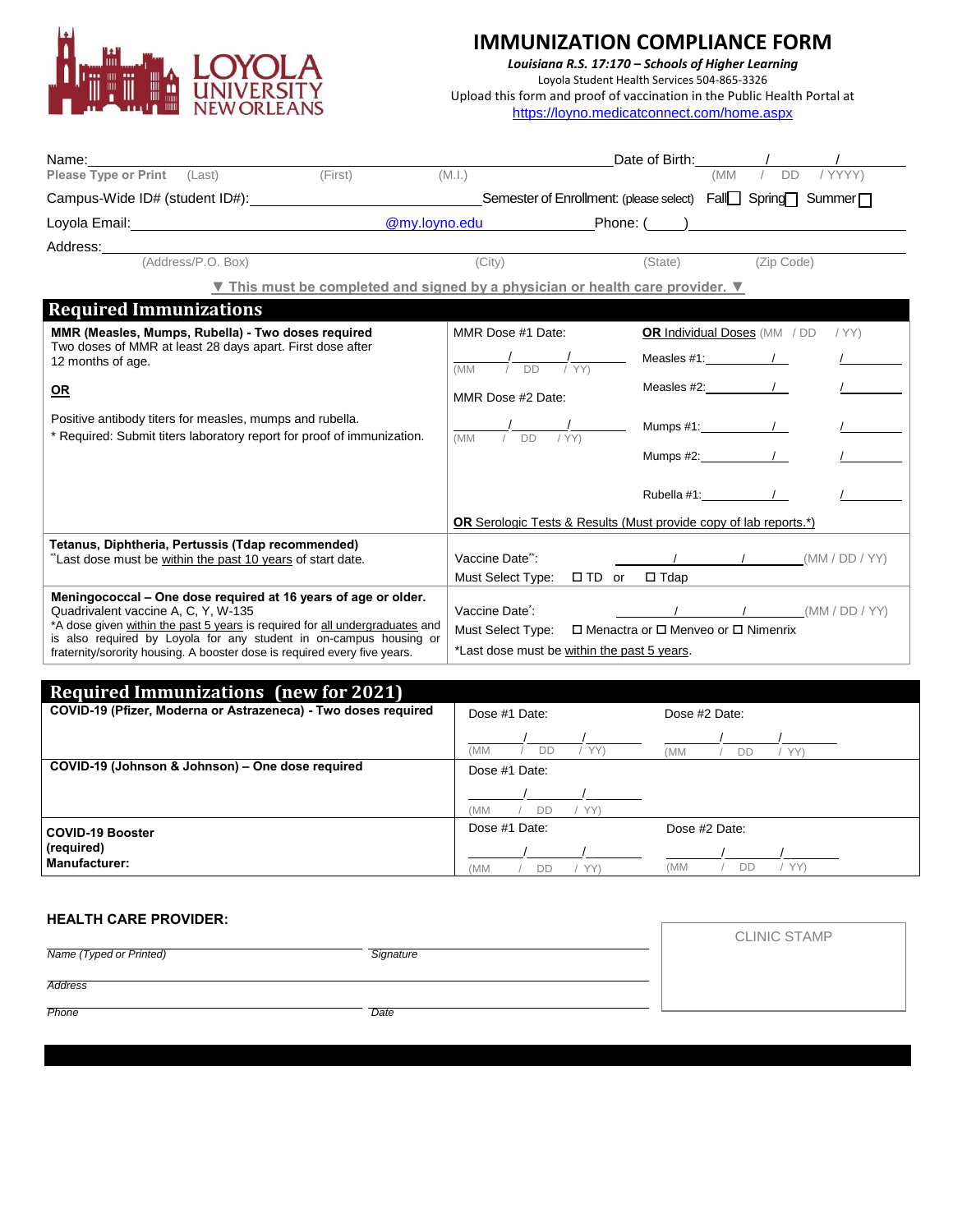

*Louisiana R.S. 17:170 – Schools of Higher Learning* Loyola Student Health Services 504-865-3326 Upload this form and proof of vaccination in the Public Health Portal at <https://loyno.medicatconnect.com/home.aspx>

### **How to Submit Immunization Records**

- 1. Make sure your health provider completes and signs the form and provides copies of applicable lab reports. All lab reports must indicate your name and date of birth.
- 2. Scan these documents. *NOTE: Your files can be no larger than 4 MB. (Scan in black and white or at a setting of 150 DPI to achieve a smaller file.)*
- 3. Visit our website at ht[tps://studentaffairs.loyno.edu/health](https://studentaffairs.loyno.edu/health)
- 4. **Log on to the [Public Health Portal](https://loyno.medicatconnect.com/home.aspx)** by using your Loyola Microsoft account credentials. These are the same credentials that you use to get into Microsoft, Loyno secure WiFi, Medicat, Papercut (printing on campus), LORA Self-Service, and vlab.loyno.edu. If you have never accessed your Microsoft account, we highly recommend that you do this first by logging into office.com.
	- **Username:** Your full Loyola email address (xxxxxxxx@my.loyno.edu)
	- **Password:**

a. If you have reset your Loyola Microsoft password, use it to get access to Loyola's public health portal. If you forgot it, go to Office.com and select "forgot password"

b. The default password for new students is the first letter of your first name, the first letter of your last name, your birthday, and then an LU (abmmddyyyyLU) You will be forced to change your password when first logging into office.com.

c. Returning students will use the old default password - the first two letters of your first name, the last four digits of your social security number, then LU (abXXXXLU)

- Once you set up your Microsoft account, then you can access the Loyola Health Portal. Remember: When you change your Microsoft password, it will change on the Public Health Portal too.
- 5. **Choose Immunizations** and **Enter Dates**. Fill in all the dates and information copied directly from your form. When finished, click "Submit".
- 6. Next, use the **Upload Documents** link to upload your scanned copy of this completed form along with a copy of your COVID vaccination such as any of the following:
	- The record of immunization from a healthcare provider or pharmacy;
	- A copy of the CDC white COVID-19 Vaccination Record Card;
	- A copy of medical records documenting the vaccination;
- 7. A copy of immunization records from a state immunization information system, such as LA Wallet app;Once your form is uploaded, it may take up to five business days for the form to be reviewed and verified. Check your Loyola email regularly for notification of secure messages from Student Health Services.
- 8. You can check if your records have been received and you are in compliance under the "Immunization history" tab in your portal. If your Overall Status is not listed as "Verified" then you are missing a requirement.
- 9. All communication regarding your immunization records is private and visible only via the Public Health Portal. You will receive a secure message notification in [your Loyola email directing you](mailto:immunizations@loyno.edu) to the Public Health Portal. You should submit health information only via the Public Health Portal and never by email.
- 10. Loyola must have evidence of a student's compliance with University policy and Louisiana law for immunizations. Failure to meet these requirements will result in an Enrollment Hold being placed on your student account, which will bar you from dropping or adding classes and/or enrolling for classes for the next semester.

For assistance, please email immunization@loyno.edu

#### *Help! I can't log into my portal* **–**

For assistance, please email support@loyno.edu using your my.loyno email address or call the Help Desk at 504.865.2255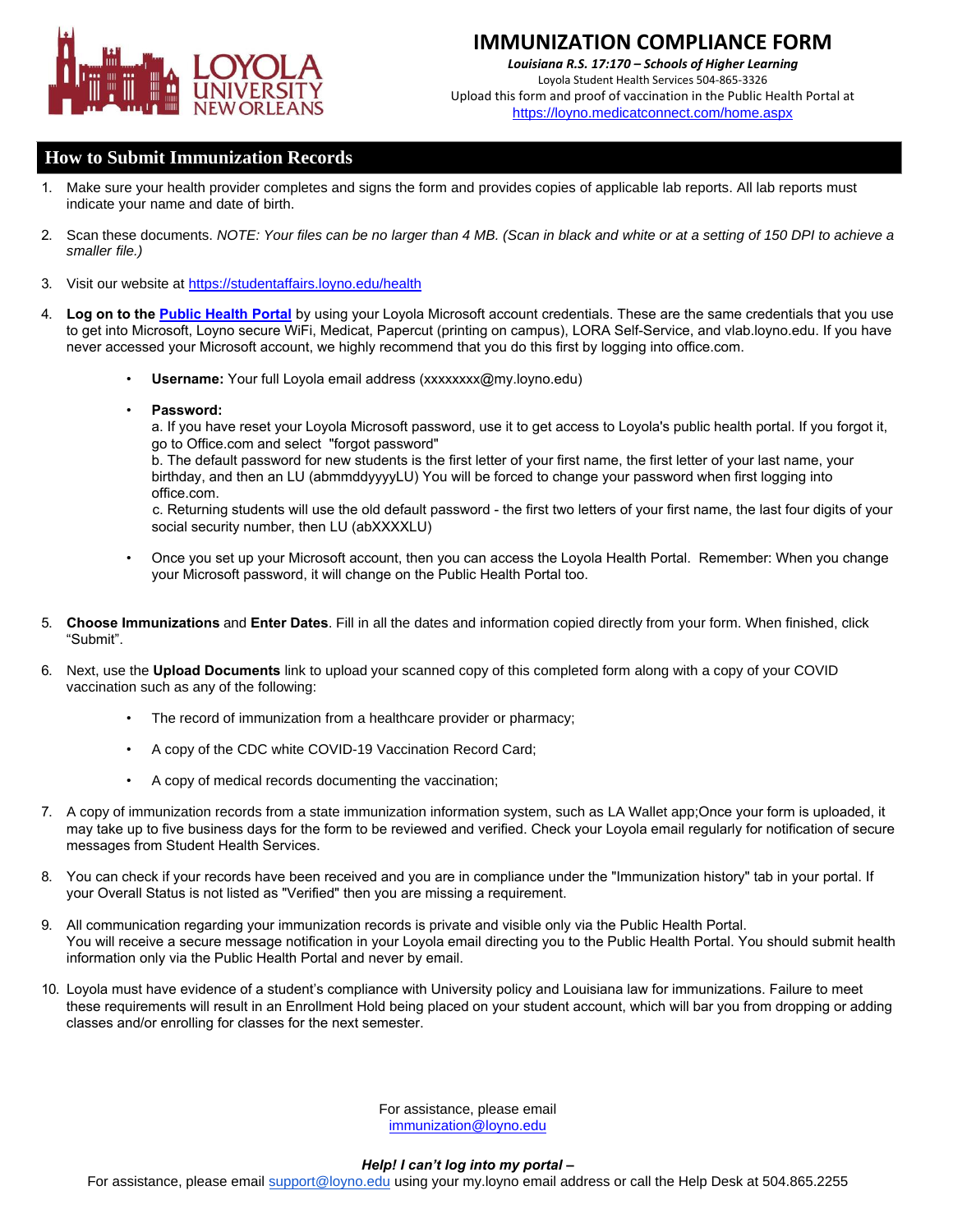

*Louisiana R.S. 17:170 – Schools of Higher Learning* Loyola Student Health Services 504-865-3326 Upload this form and proof of vaccination in the Public Health Portal at <https://loyno.medicatconnect.com/home.aspx>

I request an exemption from immunizations for:  $\Box$  Medical reasons  $\Box$  Religious reasons  $\Box$  Personal beliefs

Guidance for medical exemptions for vaccination can be obtained from the contraindications and precautions described in the vaccine manufacturer's package insert and by reviewing the most recent recommendations of the Advisory Committee on Immunization Practices (ACIP) available in the Centers for Disease Control and Prevention publication, **General Best Practice Guidelines for Immunization: Contraindications and Precautions** found at:<https://www.cdc.gov/vaccines/hcp/acip-recs/general-recs/contraindications.html>

**STATEMENT FROM PHYSICIAN, RELIGIOUS LEADER OR STUDENT/PARENT\*:** Provide specific details of the nature and probable duration of the medical condition or circumstances that contraindicate the immunization(s) or grounds for objection to the immunization(s) below or upload a letter of objection. Please specify if your exemptions are for general immunizations, COVID-19 immunizations, or both:

**NAME OF PERSON MAKING STATEMENT**:

**Print** Signature

### **UNDERSTAND THE RISKS AND RESPONSIBILITIES**

**Pursuant to Louisiana R.S. 17:170**: In the event of an outbreak of a vaccine-preventable disease at the location of an educational institution or facility enumerated in Subsection A of this Section, the administrators of that institution or facility are empowered, upon the recommendation of the office of public health, to exclude from attendance unimmunized students and clients until the appropriate disease incubation period has expired or the unimmunized person presents evidence of immunization.

*Please indicate your understanding of the above by selecting the boxes:*

 $\Box$  I have read and reviewed information from the Centers for Disease Control and Prevention and understand my risks and responsibilities in exempting/waiving the required immunizations and have chosen not to be vaccinated.

| <b>Student Signature:</b>                                           | Date: |  |
|---------------------------------------------------------------------|-------|--|
| If student is not 18 years of age, legal guardian must sign below.* |       |  |
| Parent or Guardian Signature (*if required):                        | Date: |  |